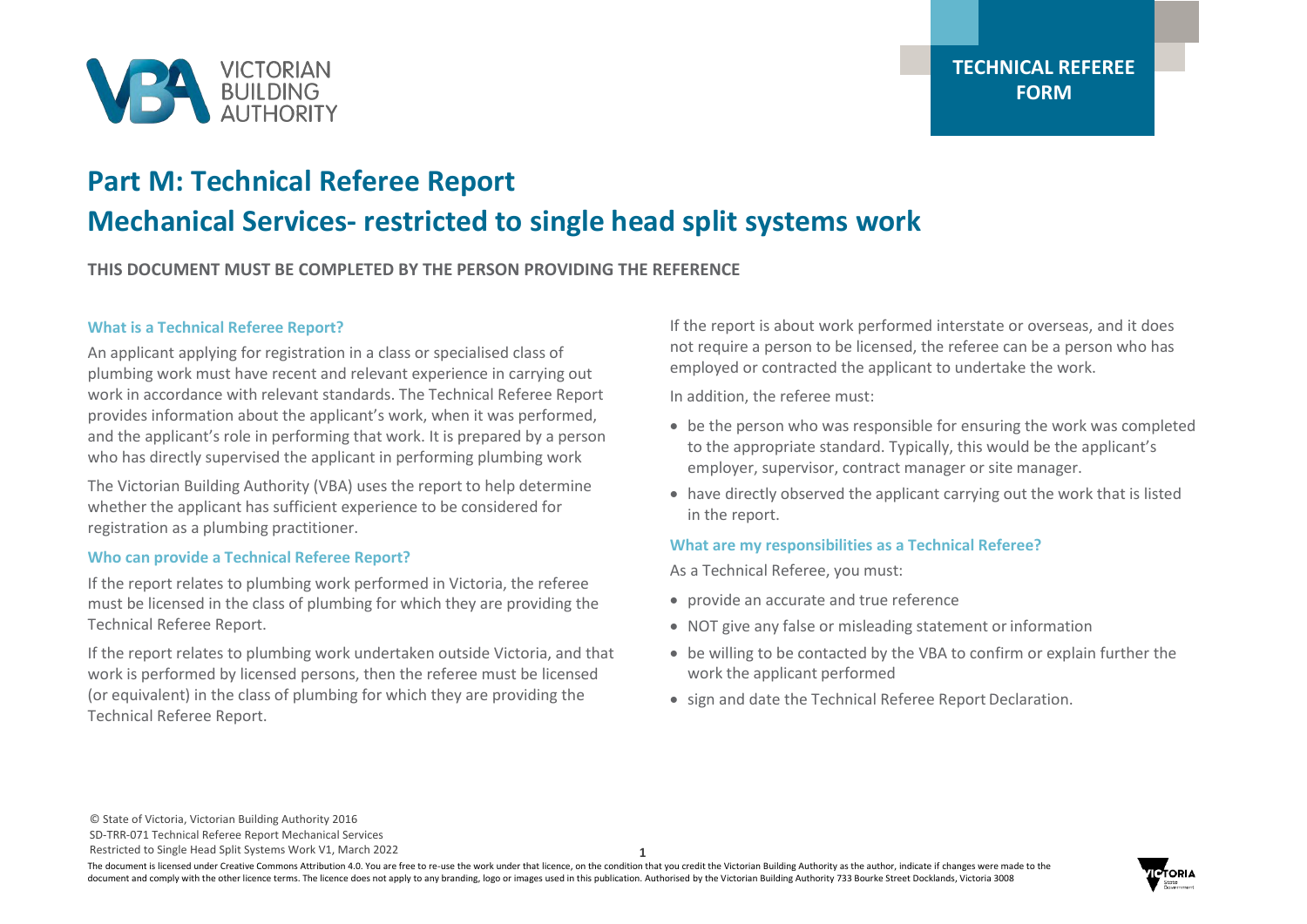

# **Technical Referee Report Mechanical Services- restricted to single head split systems**

| DETAILS OF THE TECHNICAL REFEREE       |  |  |  |  |
|----------------------------------------|--|--|--|--|
| Given name:                            |  |  |  |  |
| Surname:                               |  |  |  |  |
| Date of birth:                         |  |  |  |  |
| Address:                               |  |  |  |  |
| Contact number:                        |  |  |  |  |
| Licence number:                        |  |  |  |  |
| <b>EMPLOYER DETAILS</b>                |  |  |  |  |
| Name of company:                       |  |  |  |  |
| Name of employer (if this is not you): |  |  |  |  |
| ABN:                                   |  |  |  |  |
| Address:                               |  |  |  |  |
| Contact number:                        |  |  |  |  |

© State of Victoria, Victorian Building Authority 2016

SD-TRR-071 Technical Referee Report Mechanical Services

Restricted to Single Head Split Systems Work V1, March 2022

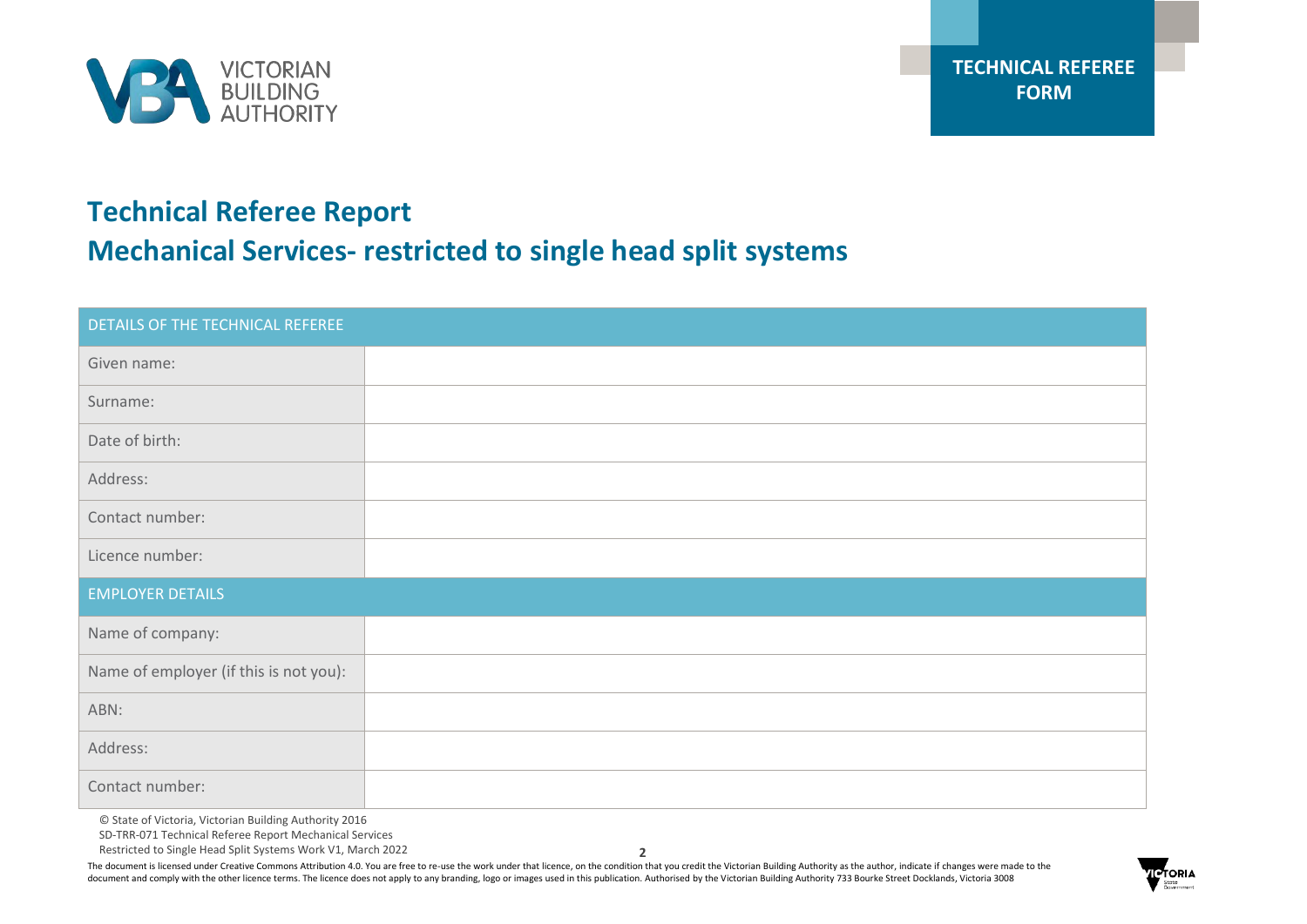

**Use this form to tell us about** Mechanical Services- restricted to single head split systems **work the applicant carried out under your supervision.**

| DETAILS OF THE APPLICANT FOR WHOM YOU ARE PROVIDING THE TECHNICAL REFEREE REPORT |                                                                         |                                  |  |  |
|----------------------------------------------------------------------------------|-------------------------------------------------------------------------|----------------------------------|--|--|
| First name:                                                                      |                                                                         |                                  |  |  |
| Surname:                                                                         |                                                                         |                                  |  |  |
| <b>TYPE OF EMPLOYMENT</b><br>(Tick the relevant box/es)                          |                                                                         | PERIOD OF SUPERVISION: FROM - TO |  |  |
|                                                                                  | Apprentice                                                              |                                  |  |  |
|                                                                                  | Full time                                                               |                                  |  |  |
|                                                                                  | Part time (please also include<br>average number of hours per<br>month) |                                  |  |  |
|                                                                                  | Casual (please also include<br>average number of hours per<br>month)    |                                  |  |  |

SD-TRR-071 Technical Referee Report Mechanical Services

Restricted to Single Head Split Systems Work V1, March 2022

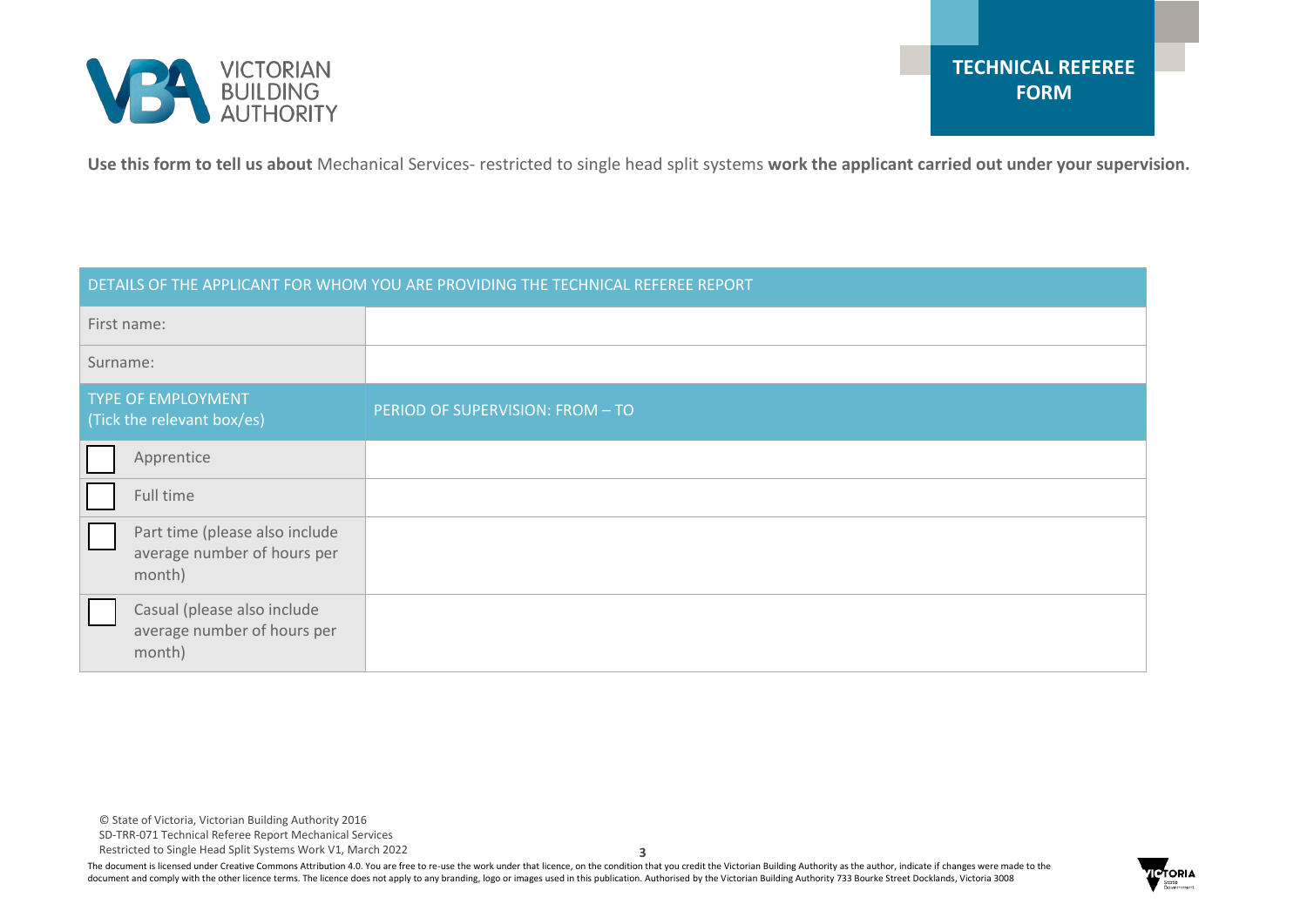

# **To complete the following table:**

#### **In column 1**

Tick each area of work that the applicant undertook under your supervision, otherwise leave blank.

# **In columns 2 and 3**

Fill in information about:

- which aspects of the work the applicant performed
- when and where the work was done.

## **Remember**

- Provide information about work the applicant undertook that you supervised. Do not include information about any work that you did not supervise personally.
- Please include as much detail as possible, because the VBA will use this statement to work out whether the applicant has enough experience for registration.
- You must not (under section 221V of the *Building Act 1993*) give any false or misleading statement or information in your report.
- The VBA will return your report if it is incomplete or doesn't have enough detail, and ask you for more information.

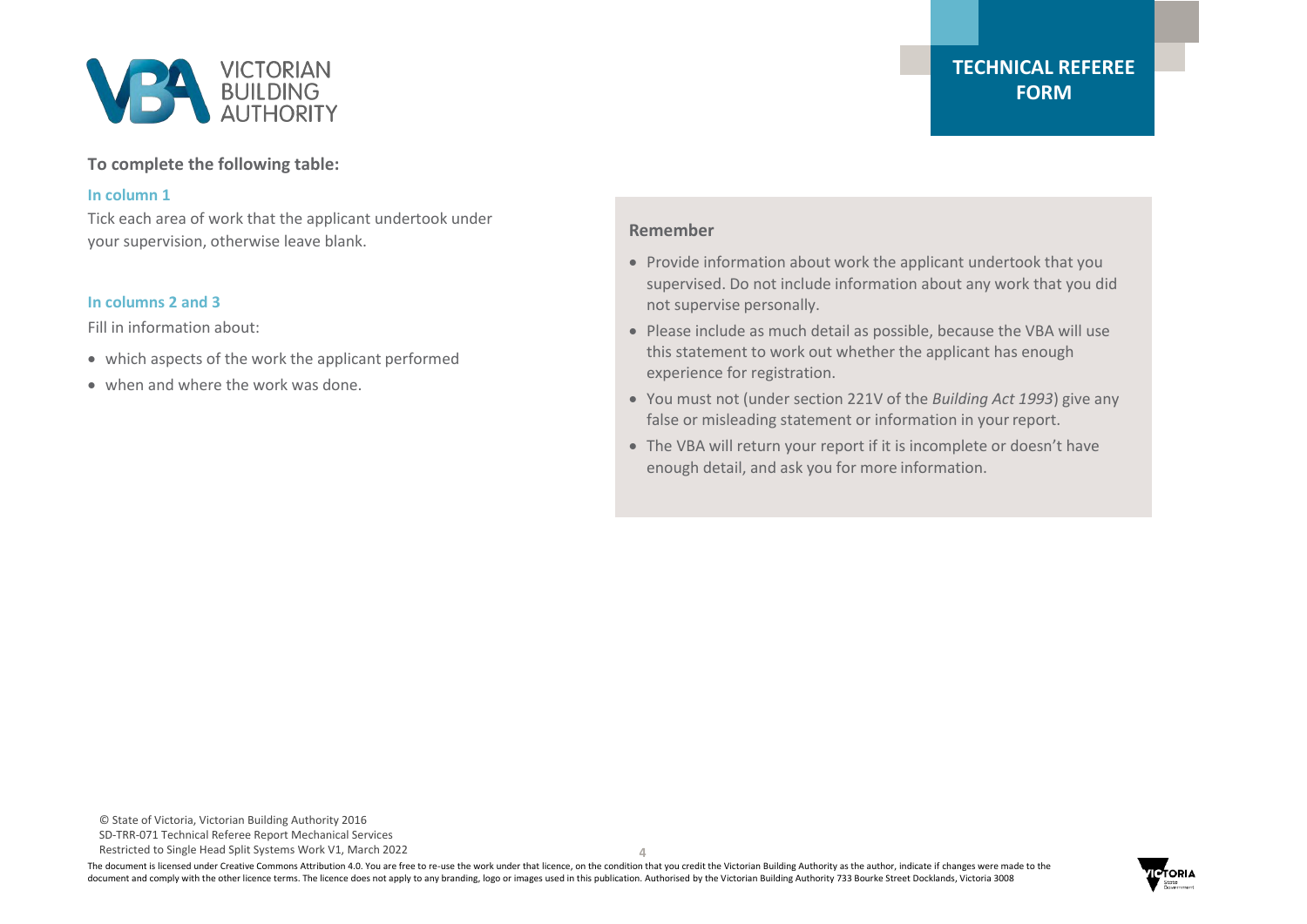

|  | Column 1                                                                                          | Column 2                                          | Column 3                      |
|--|---------------------------------------------------------------------------------------------------|---------------------------------------------------|-------------------------------|
|  | Did you supervise the<br>applicant carrying out the<br>following types of work?<br>(Tick the box) | What were the applicant's exact responsibilities? | When/where was the work done? |
|  | Installed single head<br>'back to back' split<br>refrigerated air-<br>conditioning systems        |                                                   |                               |

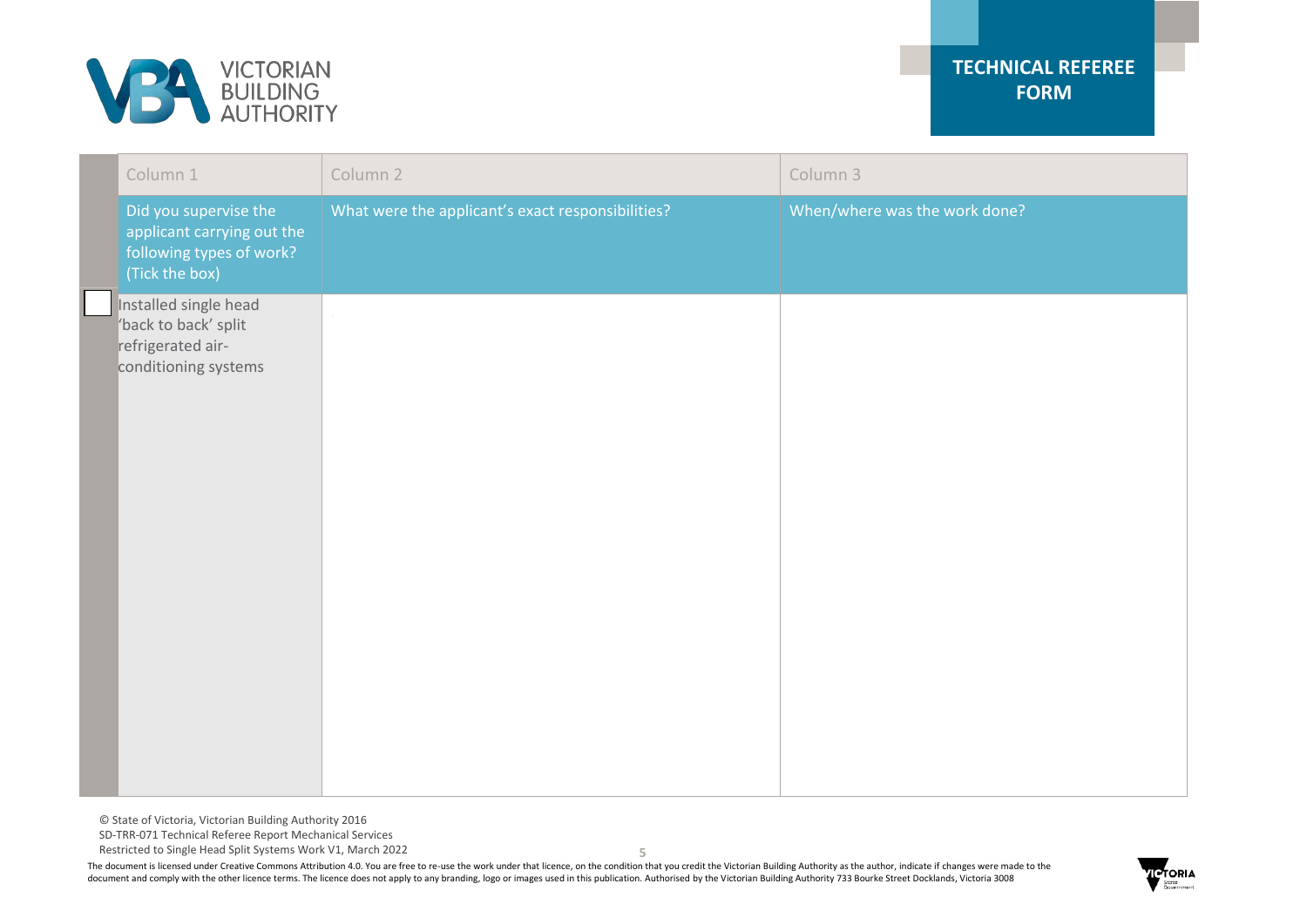

| Test evacuate and charge split<br>air-conditioning systems    |  |
|---------------------------------------------------------------|--|
| Commission and decommission<br>split air-conditioning systems |  |

Please continue to next page.

© State of Victoria, Victorian Building Authority 2016

SD-TRR-071 Technical Referee Report Mechanical Services

Restricted to Single Head Split Systems Work V1, March 2022